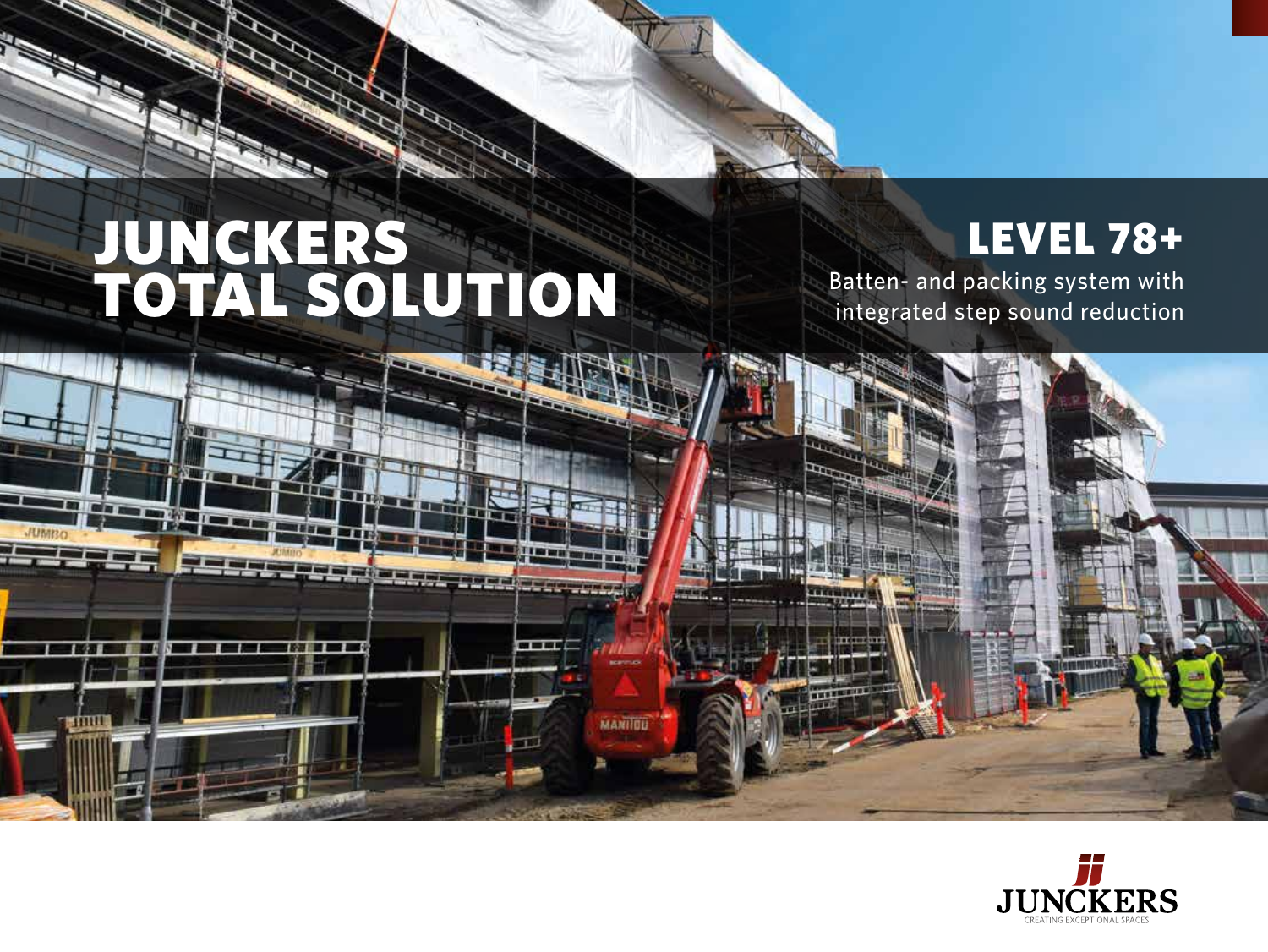#### **LOADBEARING FLOOR SOLUTION** SOLID HARDWOOD FLOORS NAILED TO BATTENS INSTALLED ON A FIRM SUB FLOOR

Level 78+ is a batten- and packing system for installation of solid hardwood floors. The system includes the option of integrated step sound reduction.

The solution has been developed as answer to the increasing legal requirements of sound insulation in flats.

Depending on choice of batten, Level 78+ provides a documented reduction of step sound transmission of 19-20 dB between each level. The pad is mounted beneath a packing that following easily is mounted the batten. Levelling to correct height and levelness is done without use of nails and tools.

To suit differing heights, a range of bases is available. Increase of construction height up till 100 mm is possible.

| <b>FACTS</b>                                                                                                   |                                                                                         |  |  |  |
|----------------------------------------------------------------------------------------------------------------|-----------------------------------------------------------------------------------------|--|--|--|
| Use                                                                                                            | Residential/Commercial                                                                  |  |  |  |
| Floor type                                                                                                     | 20,5 mm solid hardwood plank or 22 mm 2-strip<br>solid hardwood                         |  |  |  |
| Sub construction                                                                                               | Single layer batten system                                                              |  |  |  |
| Sub floor                                                                                                      | Even/uneven                                                                             |  |  |  |
| Batten distance c/c                                                                                            | 400/500/600 mm                                                                          |  |  |  |
| Construction height, DuoWedge,<br>batten and 22mm floor board<br>included.<br>StepSound Reduction Pad excluded | 39x40 mm batten: Min. 78 mm / max. 100 mm<br>63x40 mm batten: Min. 102 mm / max. 124 mm |  |  |  |
| <b>Step Sound Reduction Pad</b>                                                                                | Add 4,5 mm to construction height                                                       |  |  |  |
| Bases for extra height *                                                                                       | 20, 30, 40 and 50 mm                                                                    |  |  |  |

Maximum 2 bases per DuoWedge



### BENEFITS

 $\bigvee$  Total solution with guaranteed functionality ◆ Documented reduction of step sound ◆ No unintended deflection of the floor  $\blacktriangleright$  Easy installation and less use of time  $\blacktriangleright$  The packings are locked in place without use of nails ◆ No risk of movement due to poor nailing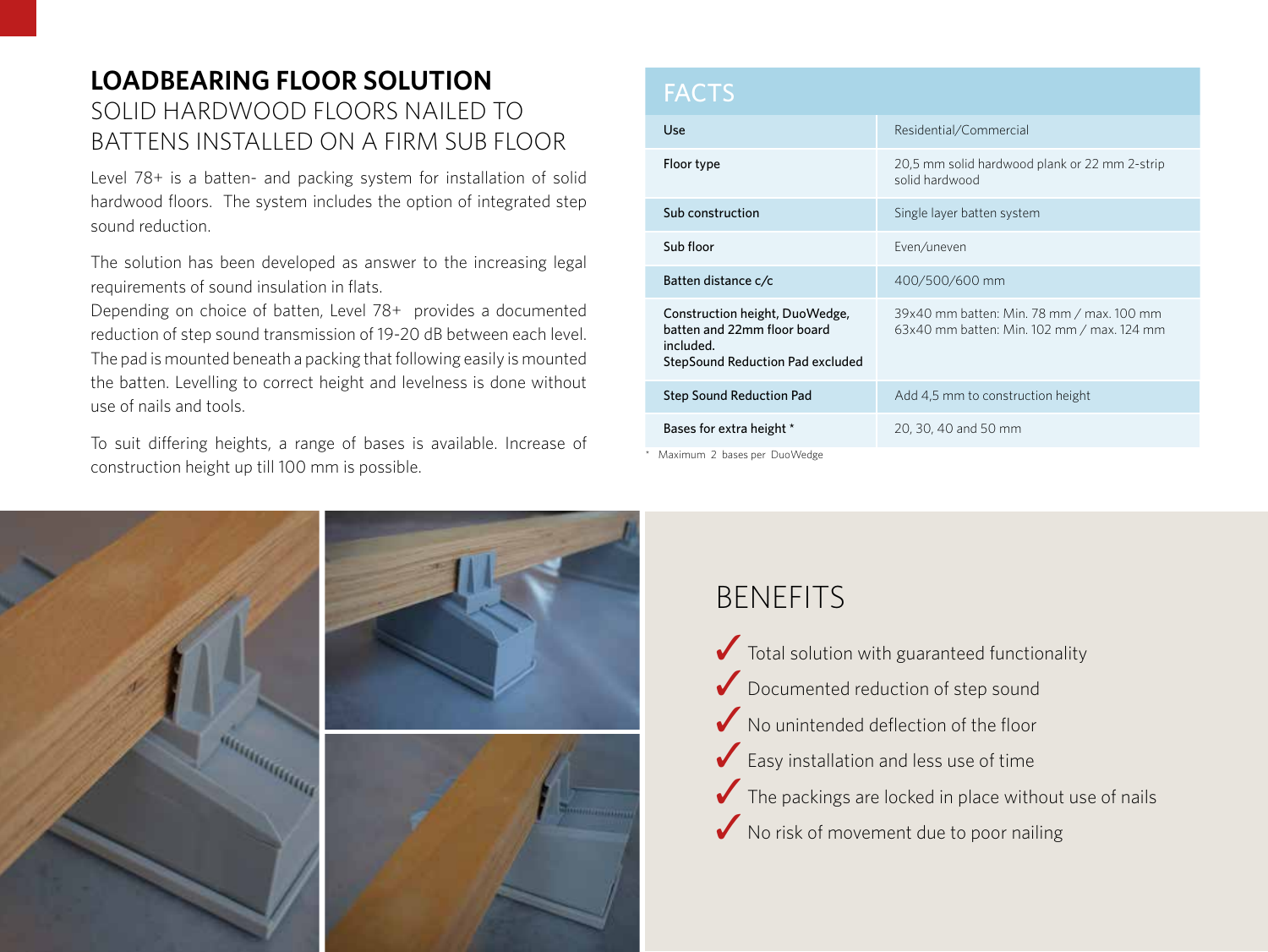#### SYSTEM COMPONENTS 1. 22x129 mm floor boards

- 
- 2. Laminated battens:
	- 39x40 mm or 63x40 mm
- 3. Junckers patented DuoWedge system
- 4. Base to increase construction height
- 5. Junckers StepSound Reduction Pad
- 6. Polythene moisture barrier, 0,20 mm.





#### CONSTRUCTION HEIGHTS WITH DIFFERENT SUB-COMPONENTS

| <b>Construction height</b><br>Component | 78-100 mm <sup>**</sup> | 102-124 mm $**$ | 202-224 mm <sup>**</sup> |
|-----------------------------------------|-------------------------|-----------------|--------------------------|
|                                         |                         |                 |                          |
| 22 mm floor board                       |                         |                 |                          |
| DuoWedge (packing)                      |                         | ✔               |                          |
| 39 x 40 mm batten                       | J                       |                 |                          |
| 63 x 40 mm batten                       |                         |                 |                          |
| +20 mm base                             |                         |                 |                          |
| +30 mm base                             |                         |                 |                          |
| +40 mm base                             |                         |                 |                          |
| +50 mm base                             |                         |                 |                          |

#### REDUCTION OF STEP SOUND

| Batten type | Standard reduction<br>of step sound | <b>Fffect of Junckers</b><br>StepSound<br>reduction Pad | Total reduction of<br>step sound |
|-------------|-------------------------------------|---------------------------------------------------------|----------------------------------|
| 39x40 mm    | 17dB                                | 2dB                                                     | 19dB                             |
| $63x40$ mm  | 17dB                                | 3dB                                                     | 20dB                             |

Tested and documented by the Danish Technological Institute

#### FOR MORE INFORMATION PLEASE CONTACT YOUR LOCAL SALES REP

\* Maximum 2 bases per packing.

\*\* By use of Junckers StepSound Reduction Pad, 4,5 mm is added to the construction height.